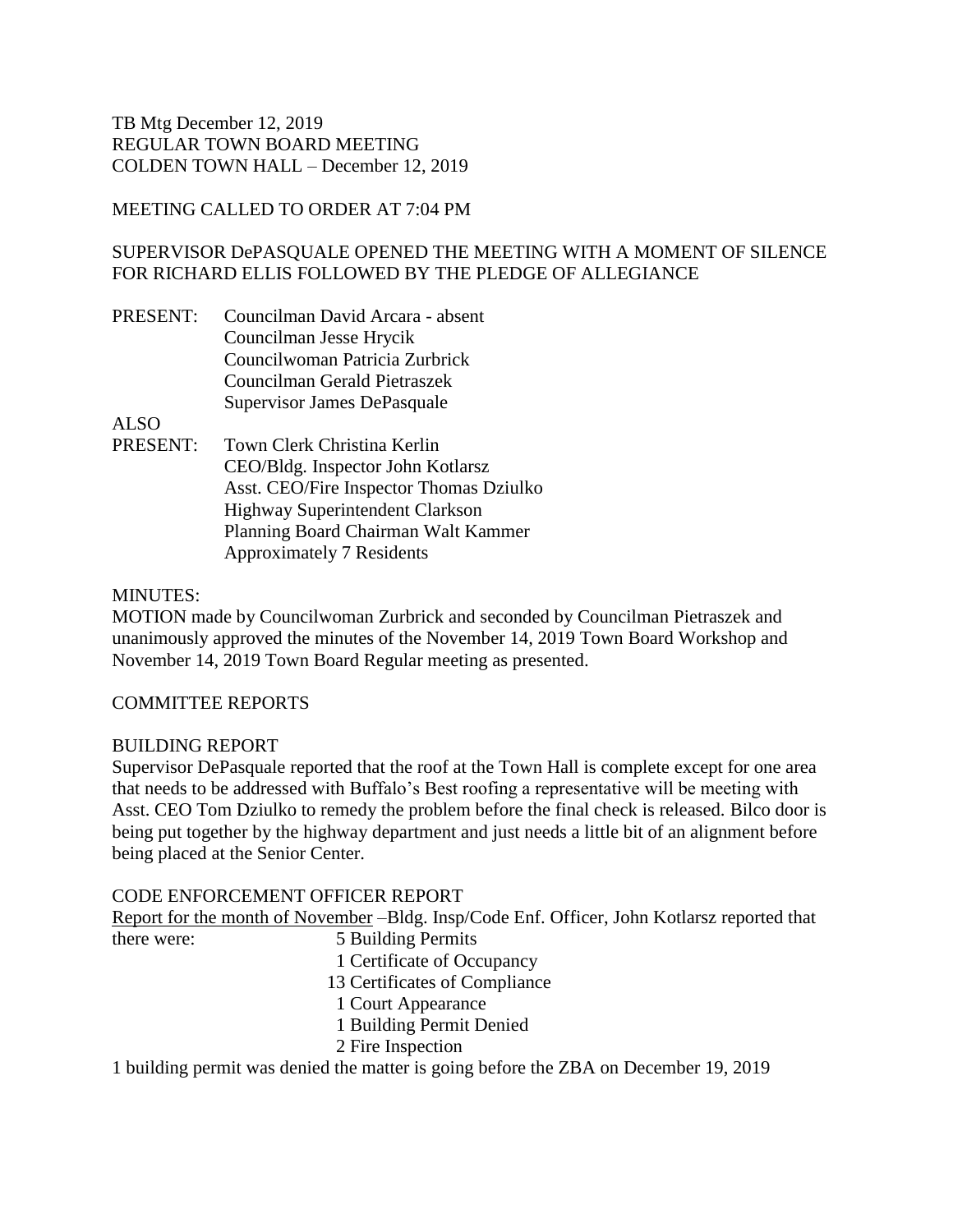# COMMUNITY DEVELOPMENT REPORT

Councilwoman Zurbrick reported the following:

On December 6<sup>th</sup> the Town held there annual Christmas Ornament and Tree decorating at the Senior Center and was well attended.

Friday December 13<sup>th</sup>, BOLO will hold "How the Grinch Stole Christmas" the book will be read followed by the movie, popcorn and hot chocolate will be served.

Saturday, December 14<sup>th</sup>, from 9-3, BOLO will hold a "Winter Fare" shop local handcrafted items and giftware.

Saturday, December 14<sup>th</sup> Santa will be at the Colden Fire Hall at 6:00pm

Part 2 of Adult recreation "Paint Night" is going on tonight at the Senior Center.

# DOG CONTROL OFFICER REPORT

Supervisor DePasquale read the following DCO report for November 1, 2019 – November 30, 2019.

-A resident called on South Hill Road called about a pug mix and another dog running at large no dogs were found.

-A resident called about dogs chasing deer on Hayes Hollow Road, found to be her neighbor's dogs.

-Three ongoing court cases two were cases were heard one did not show up for court.

# ENVIRONMENTAL BOARD REPORT

Councilman Pietraszek reported that he received a call from Mark Gaston with Erie County Soil and Water on the Streambank Stabilization program. There are some issues with the Colden Elementary School easement entering into the stream. Once the issues are cleared up and the weather breaks in the spring the contractor will start work on the project.

# HIGHWAY REPORT & PARKS

Highway Superintendent Clarkson reported the OshGosh Snowblower was picked up Monday. Paul asked the Town Board if they had a chance to look over the 3 bids for the Dual Auger Snowblower for the New Holland Tractor. There was discussion on the snowblower and how beneficial the blower would be for the town.

Councilman Hrycik questioned horse power and time frame to receive the snowblower. Highway Superintendent Clarkson stated that horse power would be fine and there is a 3-4 week wait period.

Councilwoman Zurbrick asked how often the blower would be used in town. Highway Superintendent stated that it would be used to remove snow build up on the bridges and at the intersections as well as on the side of the roads where snow builds up.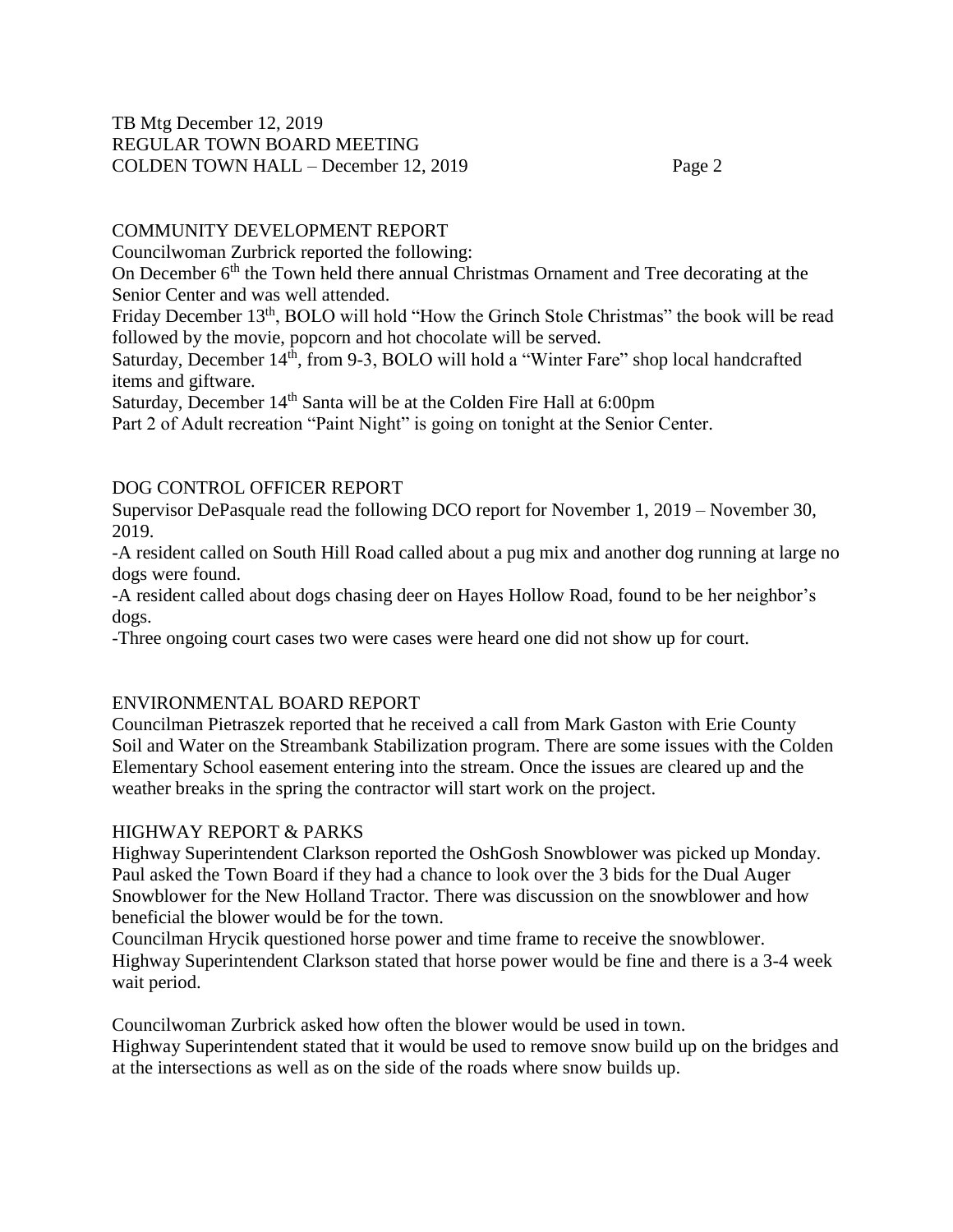Councilwoman Zurbrick stated for the record so there should be no problem keeping the snow off the bridge on the Boston-Colden Road sidewalk especially for the safety of the children at Colden Elementary School in case of an emergency evacuation. Highway Superintendent Clarkson stated that Dave Grace has a procedure for clearing the sidewalk on the Boston-Colden Road Bridge, but he could keep it open with the new snowblower as well.

Town Board agreed to the purchase of the Dual Auger Snowblower based on Highway Superintendent Clarkson recommendation.

| Dual Auger Snowblower Bids |            |
|----------------------------|------------|
| <b>Tri-County Supply</b>   | \$7,997.00 |
| Larry Romance & Son, Inc.  | 9,150.00   |
| Argo Trend                 | 9,200.00   |

### Approve Dual Auger Snowblower

Motion made by Councilman Pietraszek and seconded by Councilwoman Zurbrick and unanimously approved the purchase of a Dual Auger Snowblower on the recommendation of Highway Superintendent Clarkson from Tri-County Supply at a cost of \$7,997.00 for the New Holland Tractor.

Councilwoman Zurbrick read a resignation letter submitted from Sean Andrews MEO in the highway department he is taking a position in the Town of Concord's highway department as of December 22, 2019.

Accept Sean Andrews Resignation from the Highway Department MOTION made by Supervisor DePasquale and seconded by Councilman Hrycik and unanimously approved to accept Sean Andrews resignation in the Highway Department effective December 22, 2019

Supervisor DePasquale stated that Highway Superintendent Clarkson may appoint a person to the position without having to advertise and with the resignation coming this time of year the need to fill the position is urgent. Highway Superintendent Clarkson keeps his eyes open to persons who may be a good candidate for the highway department and does have a candidate in mind. Highway Superintendent Clarkson would like to appoint Michael Schneider Jr. to the MEO position in the highway department, Michael is a town resident, he has a Class A CDL license and is also a member of the Colden Fire Company.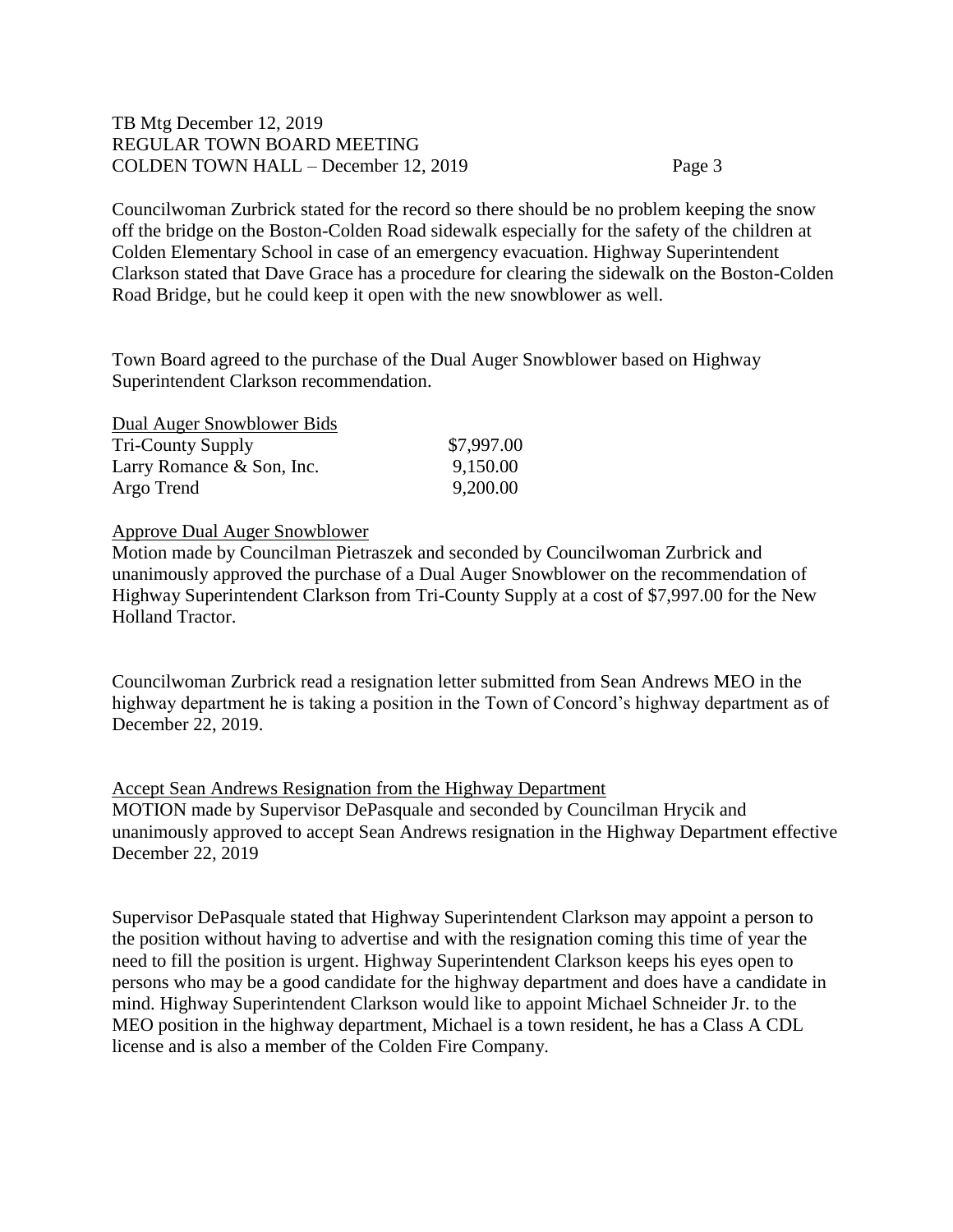There was some discussion on training Michael Schneider Jr. and riding along with one of the MEO's on one of the plow runs and starting rate of pay per hour.

Highway Superintendent Clarkson was told that training in the vehicles plow run could not take place due to insurance coverage. After some discussion the rate of pay per hour was set at \$23.25 for the first 6 months the following 6 months at \$25.60 and after a successful evaluation at a year the rate would be at \$27.85.

### Approve Michael Schneider Jr. - MEO Highway Department

MOTION made by Supervisor DePasquale and seconded by Councilwoman Zurbrick and unanimously approved to appoint Michael Schneider Jr on December 23, 2019 as MEO in the Highway department at a rate of \$23.25 for the first 6 months the following 6 months at \$25.60 and after a successful evaluation at a year the rate would be at \$27.85 with personal and sick time stated in the personnel policy.

### Deputy Highway Superintendent

The Town Board discussed creating a position for Deputy Highway Superintendent in the absence of the Highway Superintendent while he is on vacation, at a conference, or for a period away from his job. The deputy would oversee making any decision that the highway superintendent would make while being present on the job. The deputy would have access to the cell phone and highway superintendents' truck and a rate increase while serving as deputy while the highway superintendent is away. Highway Superintendents cell phone would stay with the acting Deputy while the Superintendent was away that way when a call was received the phone would be answered in town to make a decision instead of contacting the Superintendent out of town. The Superintendent could leave his personal cell phone information to be contacted if a problem came up. The decision for a Deputy would be made by the Highway Superintendent within 5 days of a resolution being passed and he would contact the Town Clerk with his appointment otherwise the Town Board could appoint a deputy.

Councilman Hrycik read the following definition "§2-14 Deputies" from the Highway Superintendent's manual.

### "§2-14 Deputies

Where a position of deputy is authorized by resolution of the town board, a town superintendent of highways shall appoint a deputy within five days after the town board establishes such office: any deputy so appointed serves at the pleasure of the town superintendent of highways. The town board shall appoint a deputy if the superintendent of highways does not act within the aforementioned time limit.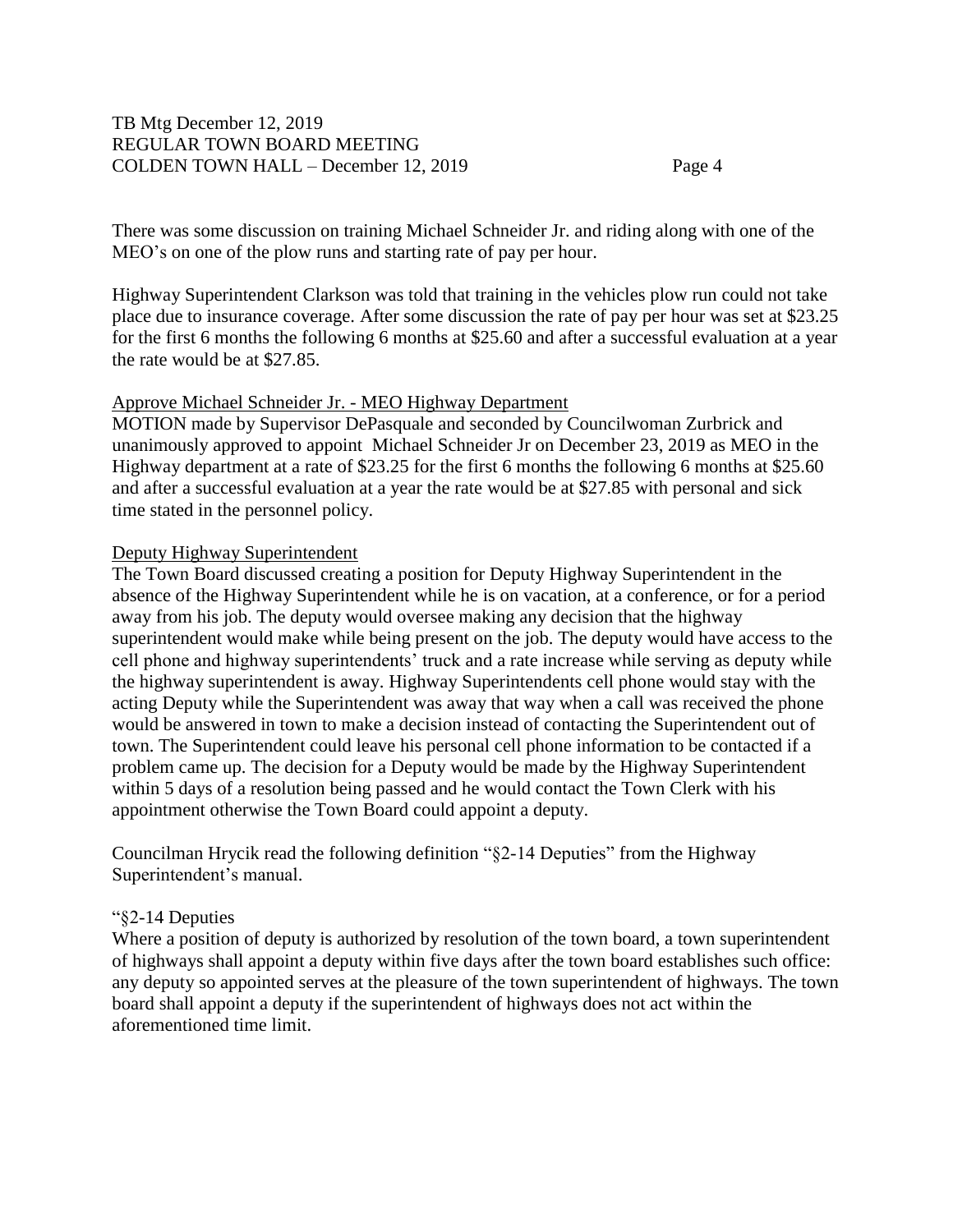INSURANCE REPORT No Report

### LIBRARY REPORT

Councilman Hrycik reported that activities are winding down for the year. West Falls Library will hold Cookie Decorating on December  $12<sup>th</sup>$  from 1pm-3pm Boston Library will hold Kids Yoga on December 14<sup>th</sup> at 11am

-Book mobile is at the Town Hall on the fourth Tuesday's of the month from 9am - 11am

PERSONNEL & TRAINING REPORT No report

#### PLANNING BOARD REPORT

Councilman Hrycik reported that at last month's Planning Board meeting the board attended a Solar Farm meeting in Sardinia. The Planning Board is looking into the fees being collected for towers and colocations on the towers in town..

#### WATER REPORT

Councilman Pietraszek reported at the present time water consumption billed to ECWA for the prior month was  $1,581,000$  gallons at a cost of  $$4,089.30 + $256.25 = $4,345.55$  expenditure. -Ehmke Well Drillers tapped a new site at Route 240 & Gutekunst Road for site 53 which also touches Stanfield Road and Route 240 water district (Goodermote). Waiting for Ehmke to finish landscaping, Greg working on clean up issues

-Valves have been exercised

-All hydrant poles marked

#### YOUTH/ADULT RECREATION REPORT

Recreation Director Kip Palmateer would like to approve Abigail Mary for floor hockey, at minimum wage.

The Christmas Ornament and Tree lighting night was attended by over 40 children and parents. Upcoming events:

-Movie Night at the Senior Center, January  $3<sup>rd</sup>$  at 7pm the movie will be the original Lion King -Floor Hockey starts January 9<sup>th</sup>

-"Gnome Class" for adults on January 22nd at 7pm

### Approve Abigail Mary

MOTION made by Supervisor DePasquale and seconded by Councilwoman Zurbrick and unanimously approved Abigail Mary for the recreation department for floor hockey at minimum wage.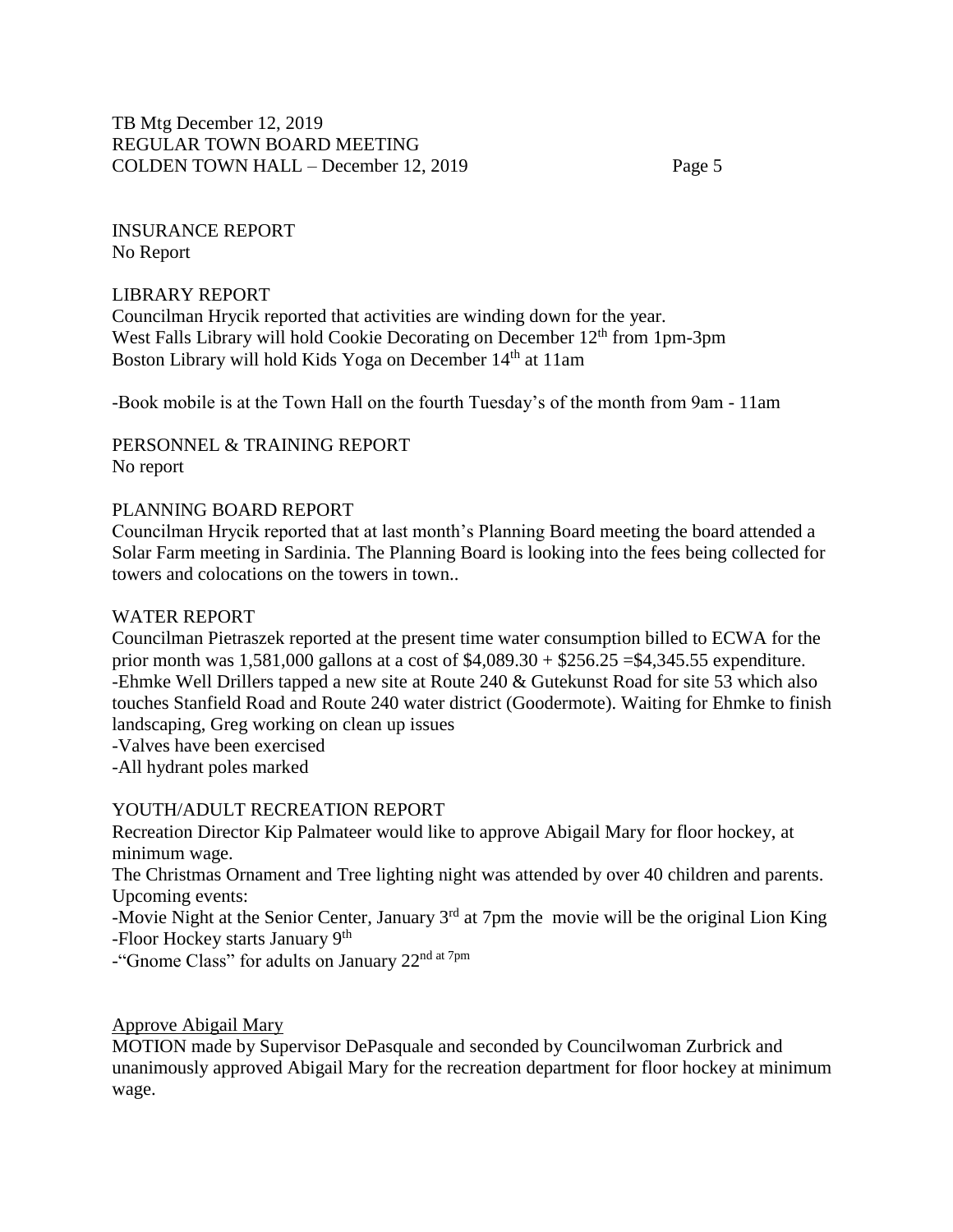### OLD BUSINESS

Town Board discussed tablets, laptops and WiFi and decided to table the tablets and for now just do the WiFi and Town Clerks laptop.

#### Approve WiFi and Town Clerk Laptop

MOTION made Supervisor DePasquale and seconded by Councilwoman Zurbrick and unanimously approved the purchase of a laptop for Town Clerk Kerlin and WiFi for the Town Hall not to exceed \$1,640.

NEW BUSINESS None

RESOLUTIONS Supervisor DePasquale read the following resolutions:

# SUPPORT LEGISLATION TO HALT NEW CRIMINAL JUSTICE REFORM (BAIL & DISCOVERY REFORM)

WHEREAS, protecting the people from harm by enforcing the rule of law is the foundational role of government, and

WHEREAS, County governments are vested by the State of New York with the responsibility to protect the most vulnerable among us, including the socioeconomically disadvantaged, the disabled, the elderly, and children; and

WHEREAS, no group is more vulnerable than the victims of crime, and a just society demands that crime victims should be recognized as key participants within the criminal justice system and be treated with dignity, fairness, and respect; and,

WHEREAS, for the past twenty-five years the State of New York has committed itself to reducing crime, and has succeeded as evidenced by official U.S. Department of Justice Uniform Crime Reporting Statistics showing that New York transformed from the second most dangerous state in America in the early 1990s to the safest large state in America by the early 2000s; and

WHEREAS, in the final stages of adopting its FY 2020 budget, the State of New York enacted sweeping criminal justice reforms including the elimination of cash bail for many specific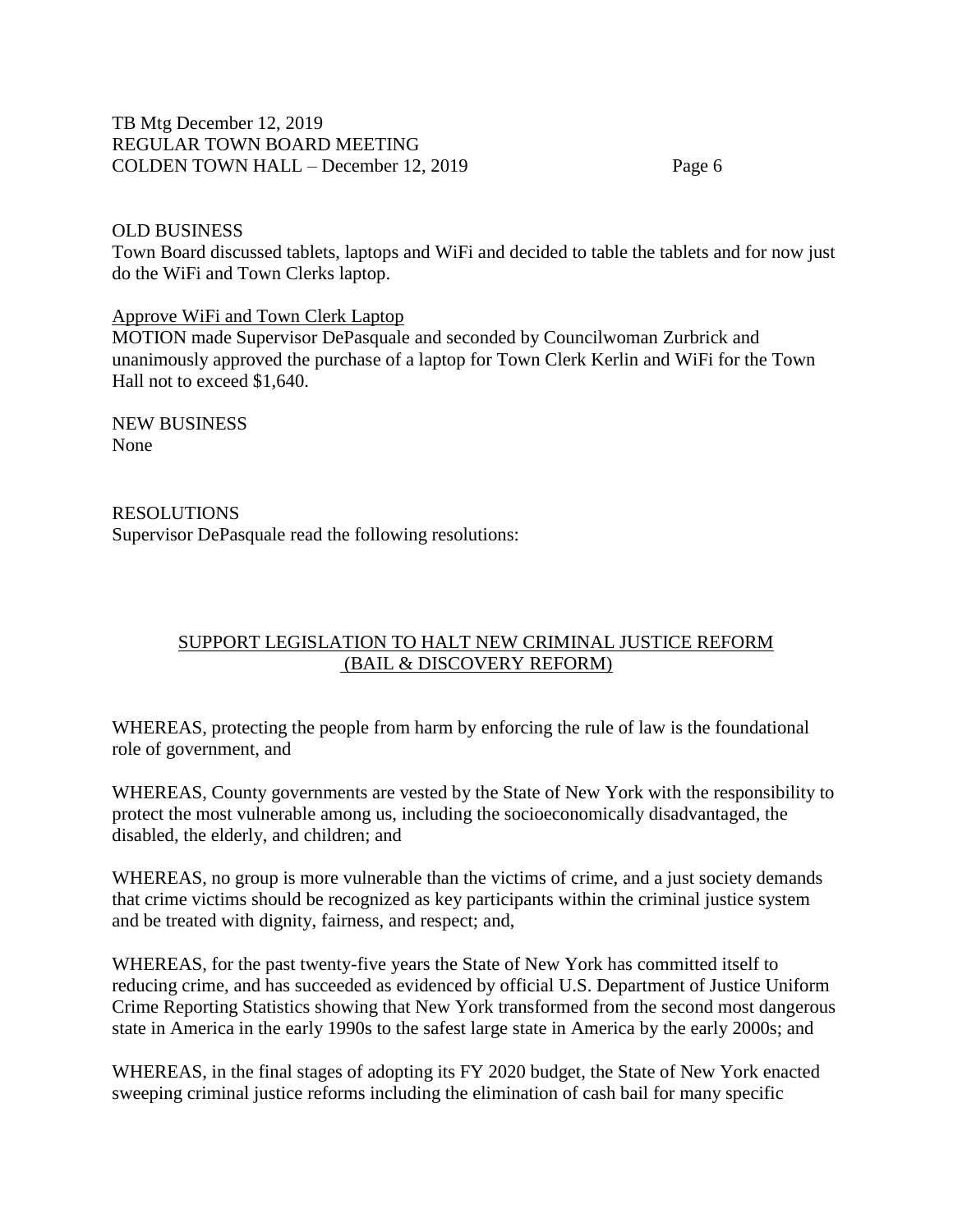enumerated crimes and the imposition of stringent discovery mandates on police and prosecutors; and

WHEREAS, under bail reform, beginning January 1, 2020, judges will be stripped of their discretion to set bail for many specific enumerated crimes, which means those suspected of committing these crimes can no longer be held in jail after their arrest, regardless of the strength of the case against these defendants, or the length of the potential sentence faced by these defendants, or the extent of the harm allegedly caused by these defendants, and instead these defendants will be released back into the general public; and

WHEREAS, these crimes include those that result in the deaths of innocent people, including several subcategories of homicide and manslaughter, resulting in those responsible for these deaths being released back into the community of grieving families; and

WHEREAS, these crimes include Making a Terroristic Threat and Money Laundering in Support of Terrorism in the Third and Fourth degree, resulting in those alleged to have supported terrorism in this manner, or who have threatened to commit acts of terrorism, being released immediately from police custody; and

WHEREAS, these crimes include Promoting an Obscene Sexual Performance by a Child; Possessing an Obscene Sexual Performance by a Child; Failure to Register as a Sex Offender; and Patronizing a Person for Prostitution in a School Zone, resulting in suspected child predators being released and returning into our community; and

WHEREAS, these crimes include Aggravated Assault Upon a Person Less than Eleven Years Old; Reckless Assault of a Child by a Daycare Provider; Criminal Sale of a Controlled Substance to a Child; Abandonment of a Child; and Criminal Possession of a Weapon on School Grounds, resulting in those suspected to have physically harmed or endangered children in this manner being free from custody; and

WHEREAS, these crimes include Endangering the Welfare of a Vulnerable Elderly Person or an Incompetent or Physically Disabled Person, resulting in the potential for further endangerment of seniors and these defenseless individuals; and

WHEREAS, these crimes include Aggravated Cruelty to Animals; Torturing Animals and Injuring Animals, resulting in the immediate release of those suspected of deliberately injuring, torturing and killing animals; and

WHEREAS, these crimes include Assault in the Third Degree, Aggravated Vehicular Assault, and other crimes of physical violence against people; and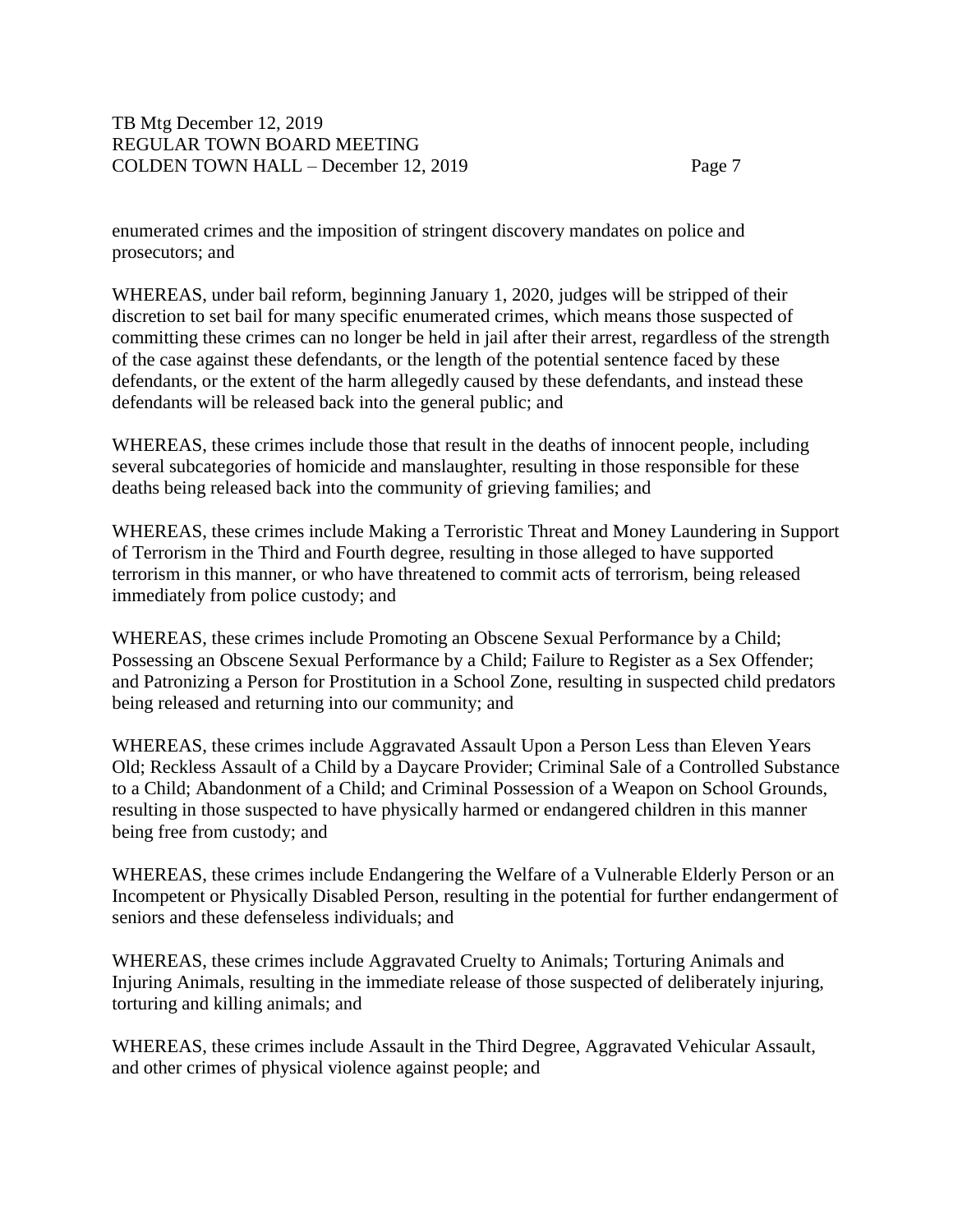WHEREAS, these crimes include Burglary of a Residence, resulting in the immediate release of these individuals back into the neighborhoods they are suspected of targeting; and

WHEREAS, these crimes include Bail Jumping and Unlawfully Fleeing a Police Officer in a Motor Vehicle, resulting in release on recognizance of the very individuals who have demonstrated a propensity to evade the law; and

WHEREAS, all of the offenders mentioned heretofore are at risk of not showing up for court, thereby placing a burden on public employees who, under this law, are required to send multiple court appearance reminders to these offenders, as well as police officers and District Attorneys who must commit resources to tracking and pursuing those who evade prosecution; and

WHEREAS, all offenders who are currently being held in custody for non-qualifying crimes including those mentioned heretofore will be eligible for release from custody on January 1, 2020; and

WHEREAS, the discovery mandates imposed by the State of New York will require police and District Attorneys, beginning January 1, 2020, to turn over voluminous trial-related materials to defense attorneys within 15 days, creating a mandate that will inevitably not be achieved in some cases and may result in the inability of the People to properly prosecute cases against criminal defendants; and

WHEREAS, discovery reform will also result in an opportunity for defendants to gain access to crime scenes that may include a victim's residence, thereby giving defendants accused of burglaries, assaults, rapes and other crimes committed in victims' homes the right to return to those same homes; and

WHEREAS, the issues mentioned heretofore will undeniably impact past, present and future victims of crime in a negative manner, and in so doing, the bail and discovery reforms adopted by the State of New York will themselves further victimize these innocent individuals; and

WHEREAS, these bail and discovery laws, in their current form, represent a clear and present danger to society, will tilt the scales of justice in favor of suspected criminals and away from innocent crime victims, and risk reversing decades of bipartisan progress made by the State of New York in reducing crime; and

WHEREAS, the fundamental responsibility of governments to protect the vulnerable in society demands that the shortcomings of these laws be remedied prior to their effective date of January 1, 2020,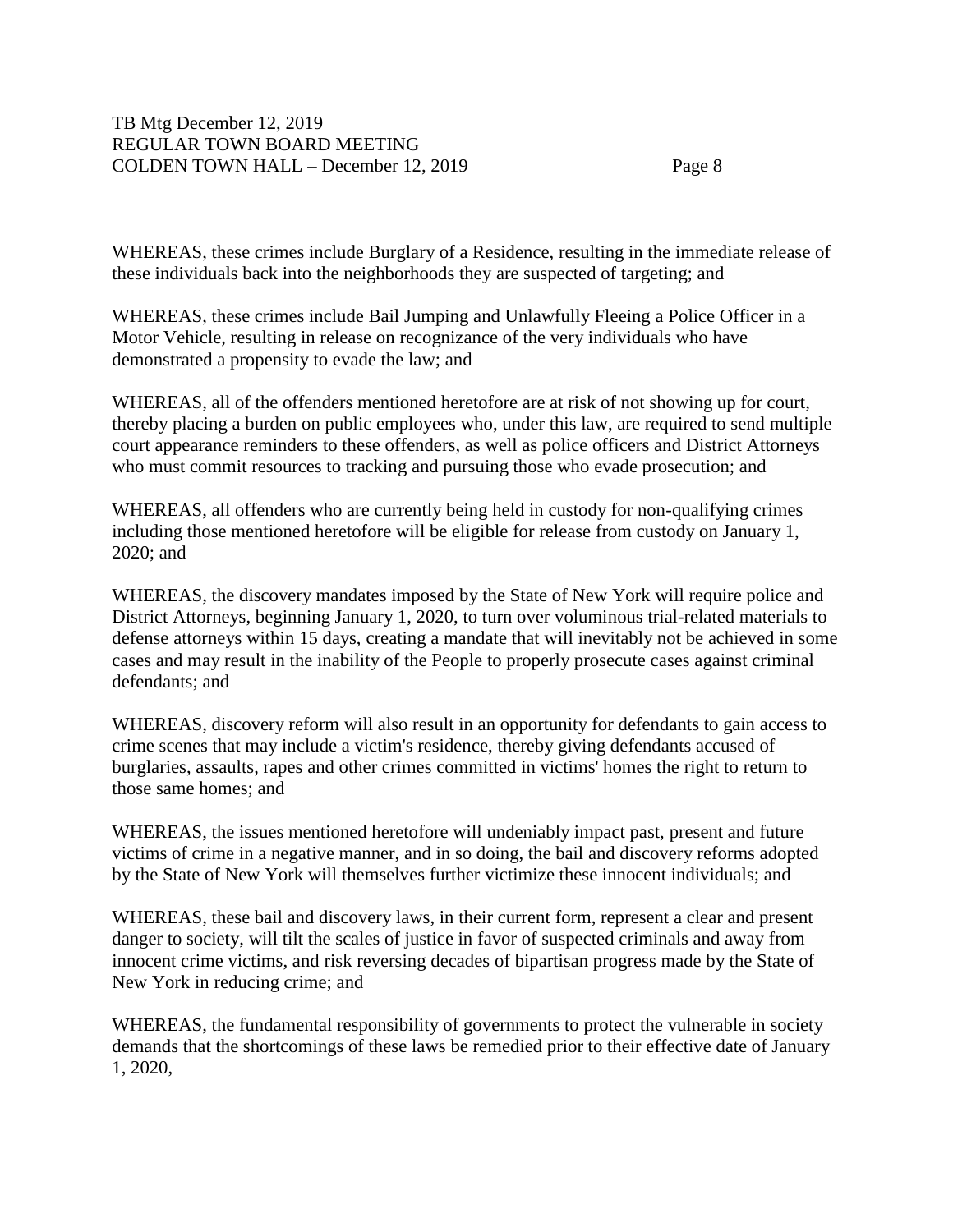BE IT RESOLVED, that the Town Board of the **Town of Colden** hereby supports legislation (S.6853) introduced by Senator Chris Jacobs and implores the State of New York to immediately amend or otherwise delay implementation of these laws by convening an emergency session of the State Legislature, or by emergency executive authority, or by any other means deemed possible by the State, and to do so before December 31, 2019; and

BE IT FURTHER RESOLVED, that the Colden Town Board asks all counties in New York State to urge their state representatives to take immediate action on the foregoing issues, and

BE IT FURTHER RESOLVED, that copies of this resolution be provided to Attorney General Letitia James, Governor Andrew Cuomo, Lieutenant Governor Kathy Hochul, Senator Charles Schumer, Senator Kirsten Gillibrand, the New York State Association of Counties, the New York State Sheriffs' Association, the New York State Association of Chiefs of Police, the District Attorneys Association of New York, the New York State Defenders Association, the New York State Probation Officers Association, the New York Council of Probation Administrators, the Association of Justices of the Supreme Court of the State of New York, the New York State Association of City Court Judges, the County Judges Association of the State of New York, and the County Attorneys' Association of the State of New York.

Motion made by Councilwoman Zurbrick and seconded by Councilman Hrycik and,

On the Vote: Councilman David Arcara - absent Councilman Jesse Hryck – yes Councilwoman Patricia Zurbrick – yes Councilman Gerald Pietraszek – yes Supervisor James P. DePasquale – yes

## RESOLUTION AUTHORIZING THE POSITION OF DEPUTY HIGHWAY SUPERENTENDENT

WHEREAS, During the absence of the Highway Superintendent, for a period of 24 hours or more, it is imperative to have the consistency of having the highway working,

WHEREAS, the Town of Colden will be authorizing the position of Deputy Highway Superintendent with the Town Highway Superintendent having 5 calendar days to appoint from within the department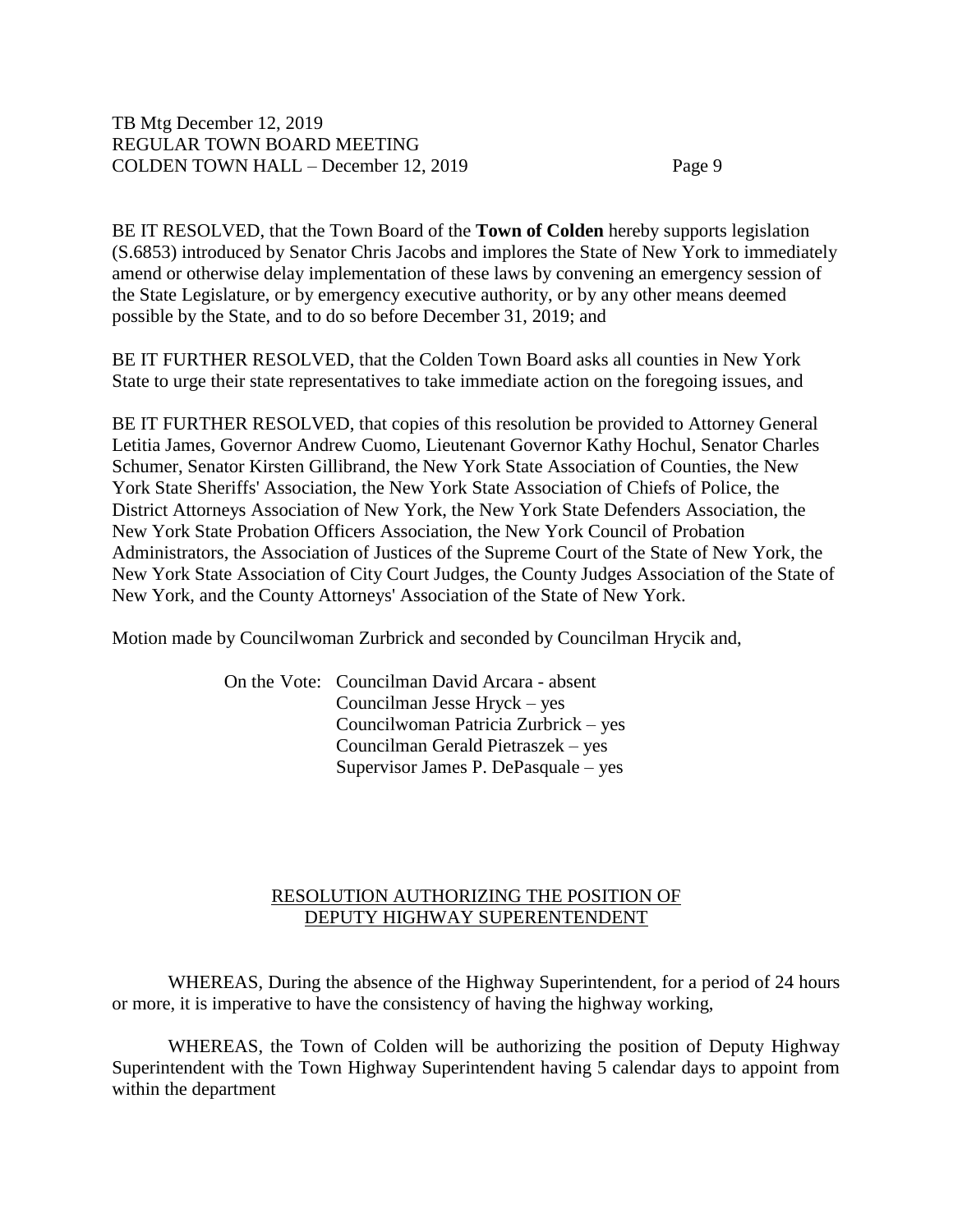WHEREAS, at the 6<sup>th</sup> day if no Deputy Highway Superintendent is appointed the Town Board will then formally appoint a deputy superintendent

NOW, THEREFORE, be it

RESOLVED, on December  $12<sup>th</sup>$ , 2019 the Town Board of Colden does hereby approve the creation of the position of deputy highway superintendent

RESOLVED, that the deputy highway superintendent while in the position will receive five dollars additional per hour while acting and seven dollars and fifty cents additional at an overtime rate

RESOLVED, the Town Clerk record this resolution as town record

Motion made by Councilwoman Zurbrick and seconded by Councilman Hrycik and,

On the Vote: Councilman David Arcara - absent Councilman Jesse Hryck – yes Councilwoman Patricia Zurbrick – yes Councilman Gerald Pietraszek – yes Supervisor James P. DePasquale – yes

BUDGET TRANSFERS None

### TOWN CLERK REPORT

Town Clerk Kerlin reported that Local Law 2 to Override the Tax Levy Limit and Local Law 3 To amend Chapter 95 Taxation to Exclude the provisions of real Property Tax Limit were received by State of New York Department of State.

#### Set the Reorganizational Meeting and Regular January Meeting

MOTION made by Councilwoman Zurbrick and seconded by Supervisor DePasquale and unanimously approved the Reorganizational Meeting and the Regular January Meeting for January 9, 2020 at 6:00pm. Town Clerk Kerlin will advertise in the Springville Journal.

Advertise BAR Member Position and Planning Board Member

Motion made by Councilwoman Zurbrick and seconded by Supervisor DePasquale and unanimously approved to advertise for a Board of Assessment member in the Springville Journal.